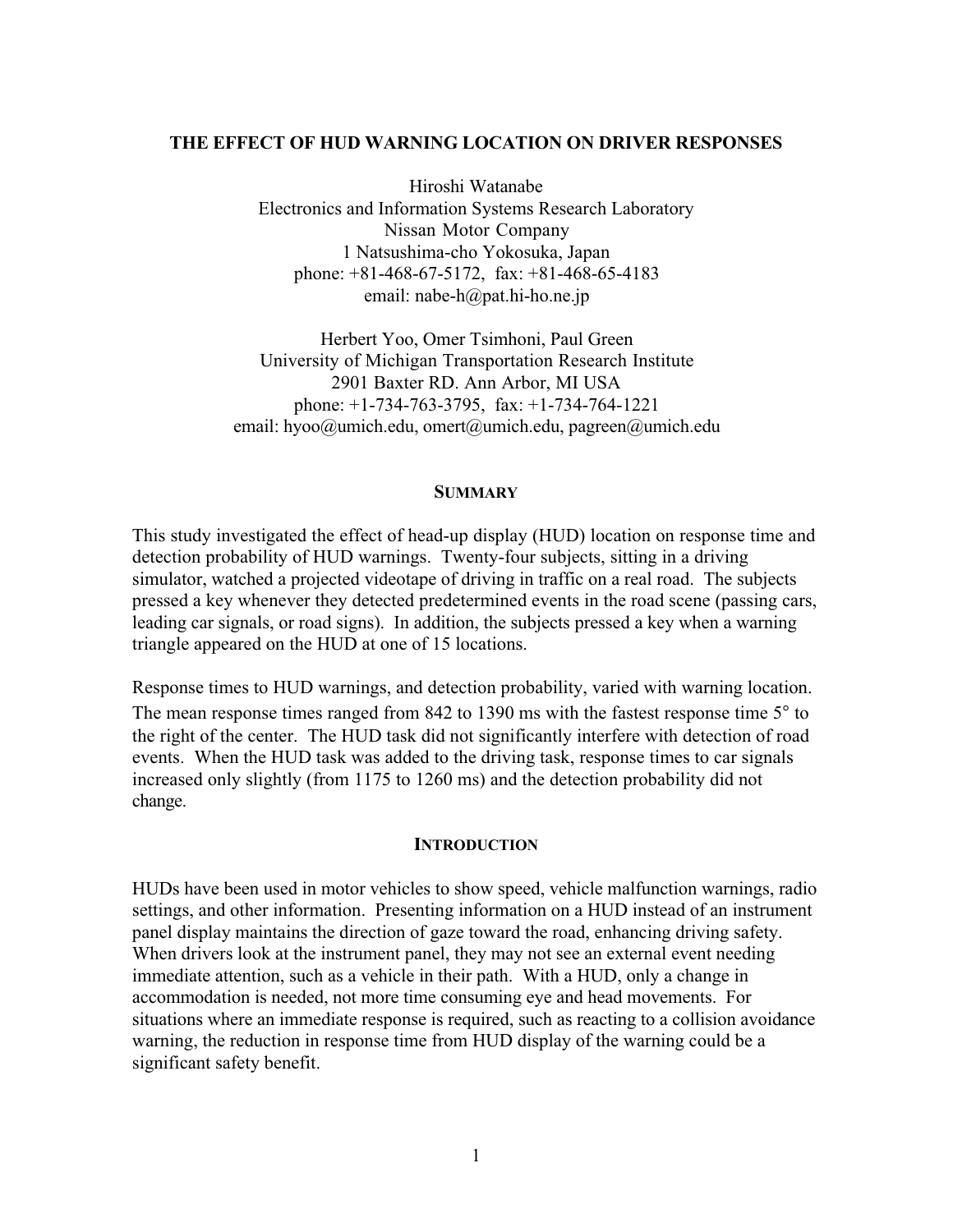HUDs have been widely used in aircraft for decades, but until recently, they have been a novelty item for automotive applications. Based on the contributions that HUDs have made to aircraft safety, to potential automotive safety benefits, and to driver convenience, limited production of automotive HUDs has occurred (1988 Nissan Silvia, 1988 Oldsmobile Cutlass). To support development, several studies have been conducted to assess the benefits of having HUDs in automobiles and assist in their design. These studies and other studies relevant to automobiles have examined the following issues: the general benefits of HUDs  $(1,2,4,7)$ ; display location  $(4,6)$ ; image distance  $(5,9)$ ; size  $(5)$ ; color  $(5)$ ; and brightness and contrast (3,8). See reference (10) for a summary.

The literature suggests that the ideal location for a HUD is directly ahead of the driver, about 10° below the forward line of vision. Unfortunately, no studies in the literature have examined a sufficient number of locations to develop an empiric relationship between location and some performance measure. Traditionally, automotive HUDs have been displayed on the periphery of the visual field so as not to interfere with drivers' vision of the road and because immediate responses were not needed. However, for a critical warning signal positioned in the periphery, drivers may not respond fast enough, or may even miss the warning signal, increasing crash risk.

Since the literature did not provide the definitive answer desired, the experiment described herein was conducted (10). This experiment examined three questions:

- 1. How does the location of an automotive HUD affect the detection probability and response time to HUD warnings while driving?
- 2. Does the presence of a HUD (a) interfere with the detection of, and (b) alter response time to events on the road?
- 3. What are the best and worst locations for a HUD warning as reported by the subjects?

### **TEST PLAN**

### Test participants

Twenty-four licensed drivers participated in this experiment, 12 younger (20-29 years old, mean of 23) and 12 older (65-78 years old, mean of 71). Within each age bracket there were 6 men and 6 women. Subjects were checked for visual acuity, depth perception, peripheral vision, and color vision abnormality. Four subjects had driven an automobile with a HUD.

### The HUD task and road events

To determine the effect of HUD location on visual performance, warning triangles were presented in 15 locations (3 rows of 5 columns, Figure 1). Only one triangle appeared at a time. All the subjects were seated in the vehicle mockup so that their eye positions were fixed at common coordinates and that their line of sight straight ahead overlapped the centermost triangle with the lead car. The amber-colored 4.2 cm equilateral triangles were spaced approximately 5° apart. The focal distance of the triangles ranged between 94 and 106 cm. The contrast ratios, independently measured for each occurrence, ranged from 1.3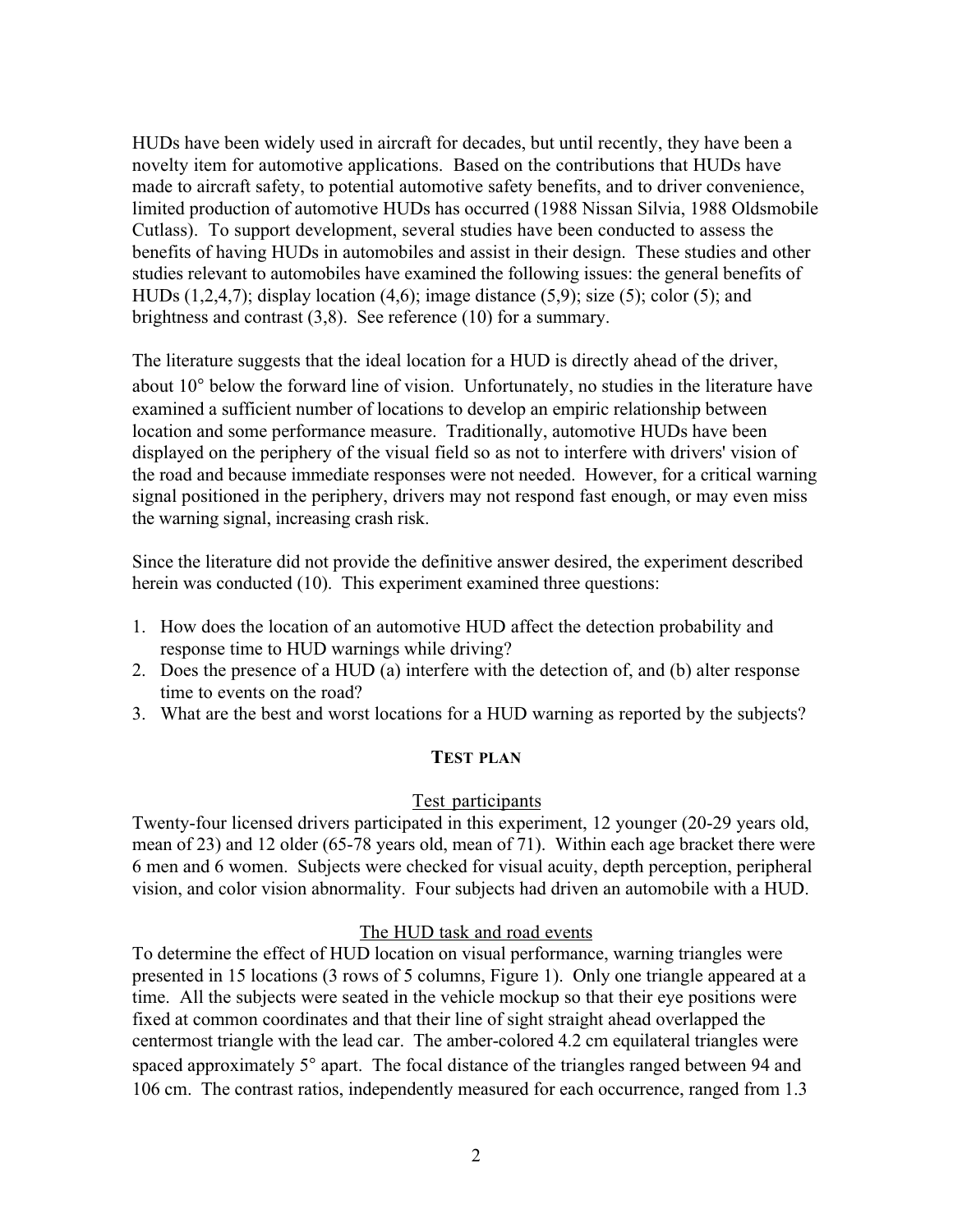to 6.5, where contrast ratio was defined as:

contrast ratio  $=$  combined target and background luminance background luminance

The average contrast ratio of each location ranged from  $1.3\pm0.0$  (C1) to  $3.1\pm1.1$  (E2). Typical luminance values of some objects in the road scene were from  $4.4 \text{ cd/m}^2$  (sky) to 0.44 cd/m<sup>2</sup> (lead vehicle). The average luminance of the HUD triangle was 1.62 cd/m<sup>2</sup>.

To draw attention to the road, subjects responded to three types of events: (a) passing vehicles, (b) taillights of the lead car, and (c) road signs. The three types of events spanned the screen from left to right, respectively, leading to scan patterns believed to resemble real driving. Subjects pressed a button when either (a) the rear of a vehicle passing in the left lane was aligned with the rear of the lead car, (b) the brake lights or the turn signal lights of the lead car were activated, or (c) a yellow, diamond-shaped sign on the right side of the road was aligned with the lead car's rear bumper. To provide for the desired test duration, tapes of four highly similar roads were presented.



Figure 1. All 15 locations of the HUD activated with the road scene.

The HUD warnings were randomly distributed across the road with an interstimulus interval time of  $25\pm 5$  s. The road events could not be perfectly controlled due to small differences in congestion and a varying number of road signs. However, the mean time between two events was similar for all four roads  $(6.5\pm4.5 \text{ s})$ . Subjects were shown 120 triangles over 4 runs. Each triangle was presented for up to 10 s, after which the triangle was removed and the response was considered a miss. Otherwise, the triangle was removed as soon as the subject pressed a button.

# Test materials and equipment

The road scene was recorded on US-23  $-$  a 105 km/hr (65 mi/hr) divided expressway  $$ with a camera just below the rear view mirror. A microphone was placed under the hood of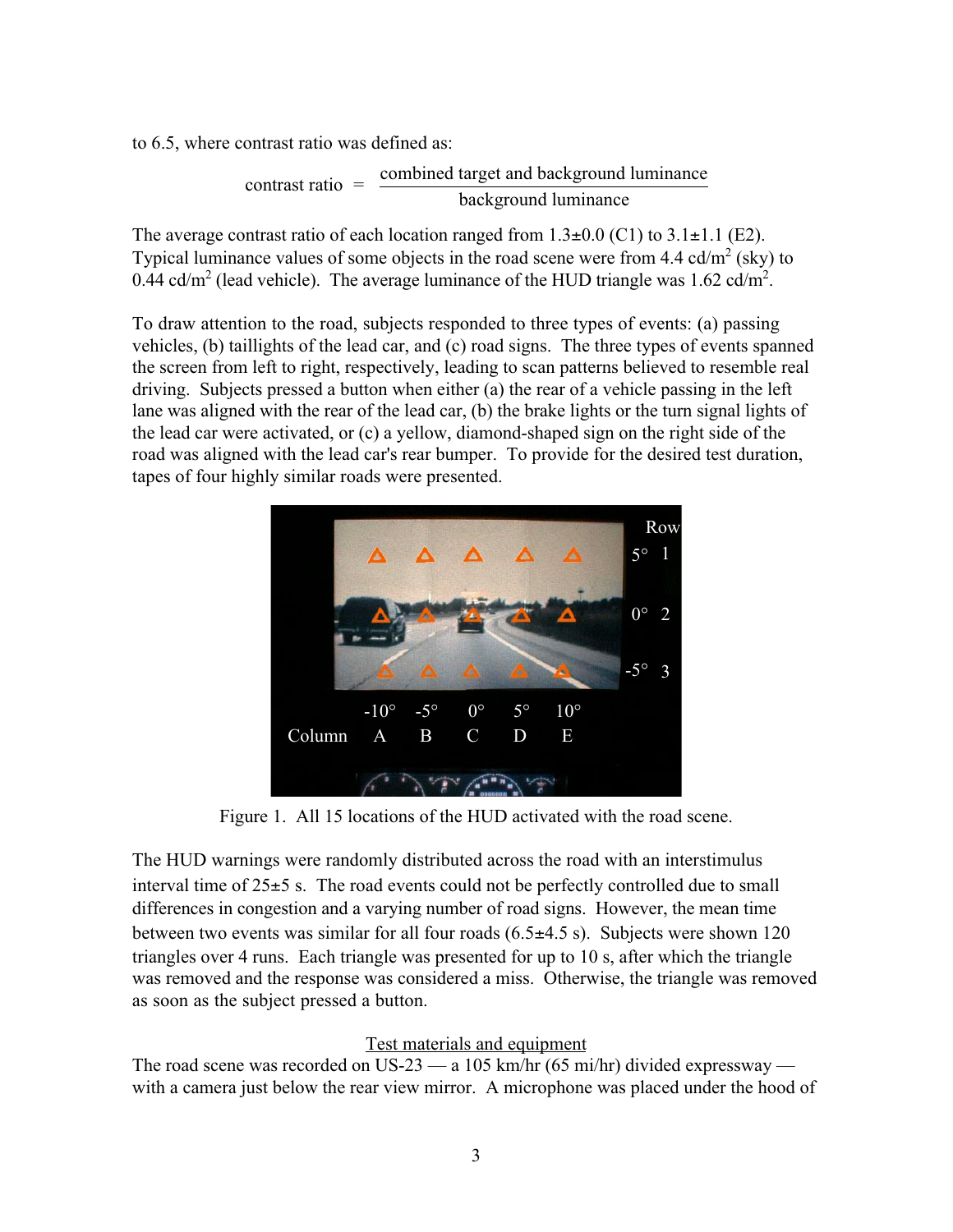the car to collect engine, traffic, and road noise. The lead vehicle in the road scene activated its brake lights and turn signal lights in random order and at random times as determined in real-time by a computer program. The brake lights were lit for approximately 3 s at a time. The turn signals were activated for 4 blinks, (approximately 3 s).

The HUD was simulated with an acrylic sheet acting as a reflective surface (Figure 2). The sheet allowed the subjects to see a reflection of the HUD images that originated from two flat-panel LCD monitors lying on top of the dashboard. The videotapes of the road scene were played on a VCR and projected onto a 2.4 x 3.6 m screen, 6 m in front of the subject.





Psyscope software (v. 1.2.1 PPC, Carnegie Mellon University) was used to display HUD warnings and to collect subjects' responses. Subjects responded by pressing a two-button keypad: one button for the head-up display, and one for all events in the road scene. Several cameras recorded the subjects' fingers, the LCD monitors that displayed the HUD warnings, and the subject's face during the experiment.

# Test activities and their sequence

After a training session, baseline road events and HUD data were collected. For the road events baseline, subjects responded only to road events for an 8 min segment of Road 2. Then subjects responded to both road events and the HUD. The order of the four runs was randomized for each of the six subjects within the age and gender groups. Similar baseline data was collected after the test conditions. Subsequently, the subject filled out a questionnaire to evaluate the HUD and tasks used in the experiment. The subjects were also asked to identify the three best and three worst of the 15 locations for a HUD warning.

# **RESULTS**

Approximately 19,000 data points were obtained for all runs of all subjects. For the 64 missing HUD responses, a response time of 10000 ms, the maximum allowed, was assumed. HUD response times were transformed using a natural log (ln) to provide normality prior to the analysis — an assumption of the analysis of variance (ANOVA). The floor effect, which had caused the original distribution to be asymmetric, was almost completely eliminated by the transformation, although a slight asymmetry between the right and left tails remained.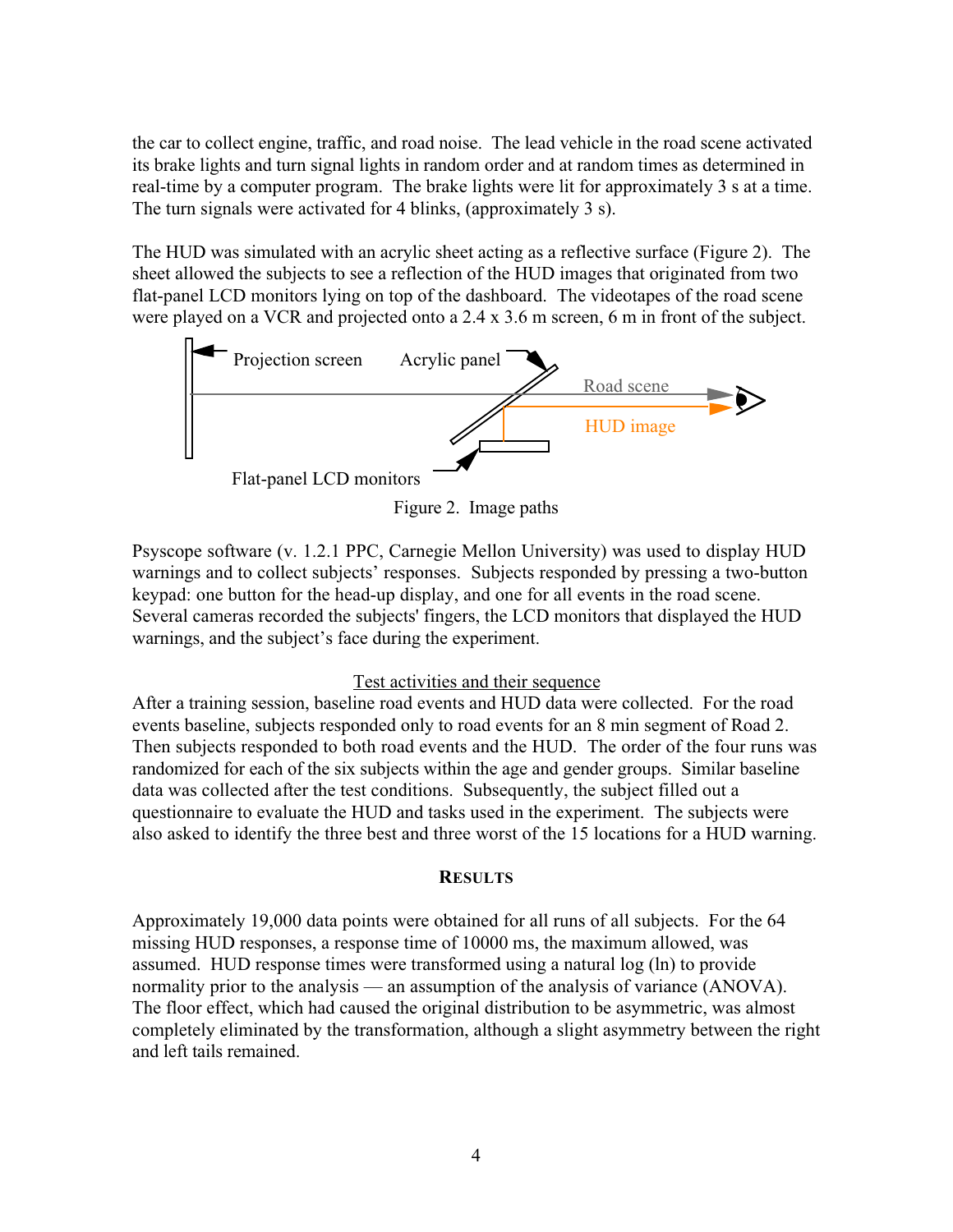## Responses to HUD warnings while scanning videotaped roads

Ninety-five percent of older drivers' responses were under 6680 ms and 90 percent were under 2830 ms, while 95 percent of younger drivers' responses were under 1930 ms and 90 percent were under 1280 ms.

*The effect of HUD warning location on responses to HUD warnings* For the 15 locations explored, the difference between the three rows was highly significant  $(p=0.0001)$ . Column differences were marginally significant  $(p=0.055)$ , and the interaction between rows and columns was highly significant (p=0.0001).

Each bar in Figure 3 represents the mean across subjects of the transformed mean response times for each of the 15 HUD warning locations. A post-hoc test showed a significant pairwise difference between E1, A3, D1, and each of the other locations ( $p=0.0001$ ). D2, the fastest response time of all tested locations, was significantly faster than all locations over 950 ms. Overall, drivers responded more slowly to HUD warnings at visual angles farther from the center.

The detection probabilities for each location across all subjects were also analyzed — the portion of 192 detection opportunities that was not detected within 10 seconds. There was a negative correlation (-0.93) between response time and detection probability. Locations with long response times had lower detection probabilities. In A3, D1, and E1, the detection probability was 95 percent or lower. The eccentricity hypothesis (locations at greater visual angles from the line of sight required more time) explained some, but not all, of the results.



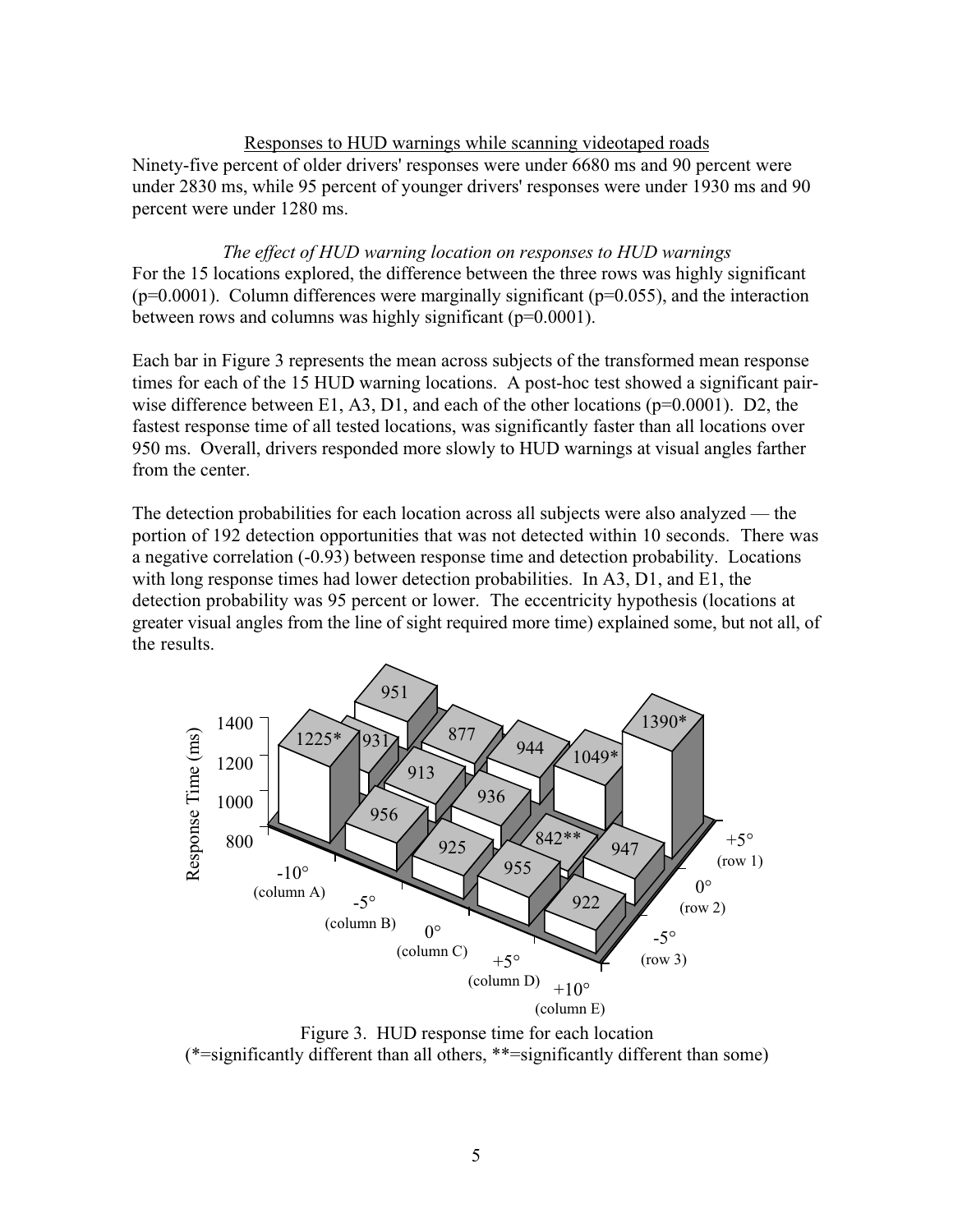#### *The effect of age on responses to HUD warnings*

Older drivers responded to HUD warnings significantly slower than younger drivers (p=0.0008, 826 vs. 1153 ms, a 40 percent difference). The interaction between row and age, and column and age were both significant (p=0.04 for both) with older drivers responding relatively more slowly to locations on the right (Figure 4) and showing greater differences between rows.



Figure 4. Effect of column and age on HUD response time

### *Learning effect and Trial effect*

Response time to HUD warnings decreased as the experiment progressed. Even though the magnitude of change was not very large (improvement of 40 ms per run) it was a significant change (p=0.0005). Variance also decreased with practice.

### HUD warning detection with and without scanning videotaped roads

To examine the effects of learning, the pre-experiment baseline response times to HUD warnings alone (515 ms) were compared with the post-experiment baseline means (566 ms), a difference of marginal significance ( $p=0.058$ ). Hence, the 120 intervening HUD warning trials slightly fatigued subjects, but given the small effect size, learning was ignored in further analyses.

Of interest was the impact of combining the driving task with the detection of HUD warnings. The mean response time for the HUD detection task alone was 540 ms versus 976 ms when the road detection task was also present (an 80 percent increase), an extremely significant difference ( $p$ <0.0001).

Figure 5 shows these two learning and task combination effects. The U-shaped pattern, due to higher response times to warnings that were farther from the center, was only present in the main experiment but not in the baselines. If the experiment had been run without a driving task (as in the baselines), response times would not only have been lower, but their pattern across locations would have been different. This difference in patterns suggests that future studies of HUD location effects should include a driving component.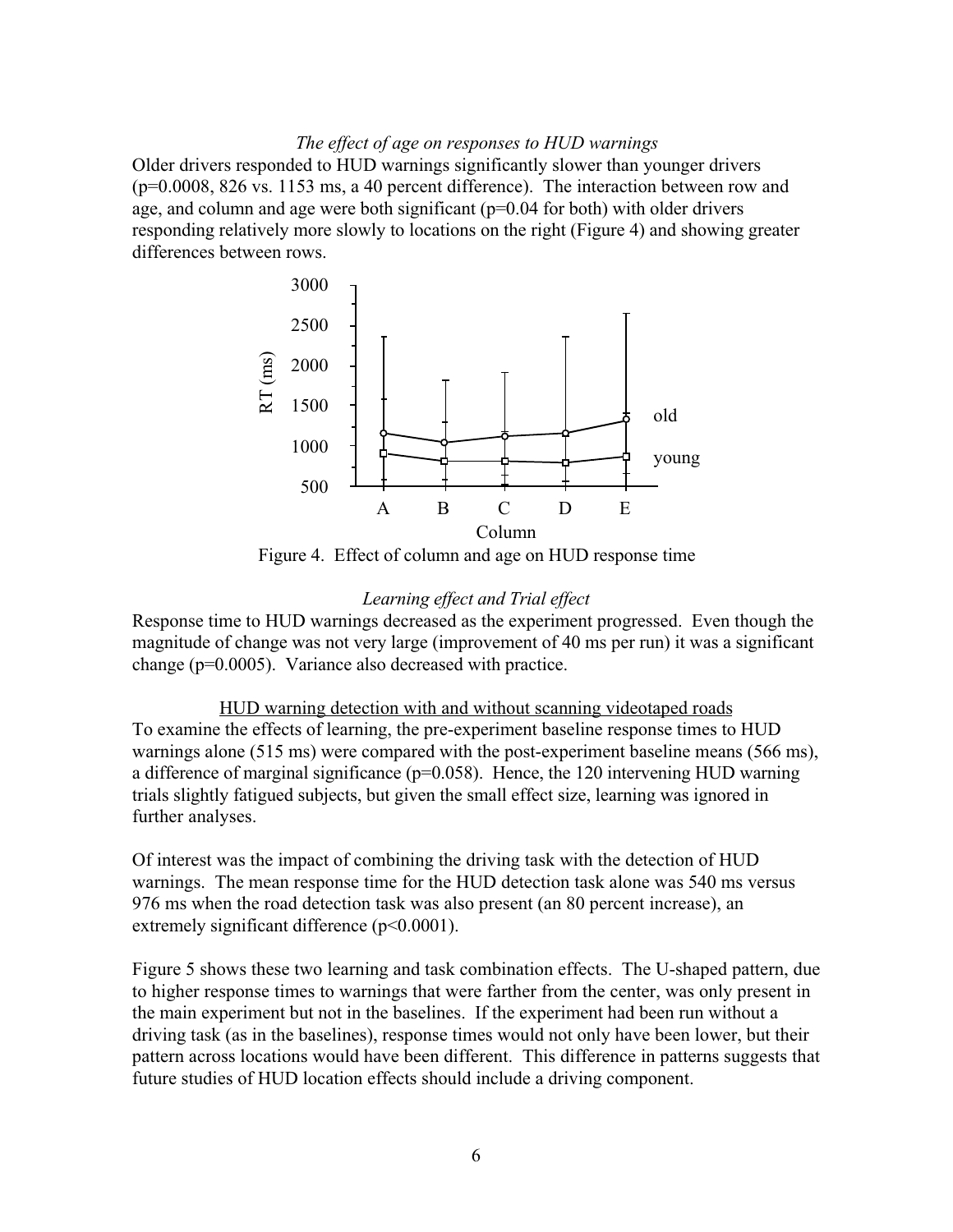

Figure 5. HUD response time during the main experiment and during the baselines

### Luminance contrast

In this experiment, HUD warning luminance contrast was confounded with warning location due to resource limitations. HUD warnings in the upper left had an average contrast of 1.5±0.1 due to bright sky in the background, whereas HUD warnings in the lower right had an average contrast of  $3.0\pm1.0$  due to a dark background of road or bushes. In a regression of HUD warning response times, there were no tendencies for response time to be correlated with contrast.

### Responses to car signal lights

An ANOVA of the response probabilities to lead vehicle signal lights revealed that the effects of age ( $p=0.007$ ) and run ( $p=0.004$ ) were significant, but not gender. Younger subjects were more likely to detect signal lights than were older subjects ( $p=0.92$ , versus p=0.81). There was an improvement in detection probability until run 3, and then a drop in the last run.

The ANOVA of response times to car signals revealed significant effects of roads  $(p<0.0001)$  and age  $(p=0.02)$ . Older drivers responded approximately 20 percent slower (1176 ms) than younger drivers (991 ms). The difference in response time between different roads was due to the amount of traffic and other events and the timing of events.

The effect of age and HUD task on car signal lights detection probability Of particular interest was whether providing a HUD interfered with the detection of car signals. There was no difference between the response times to detecting car signals alone (the baseline data, 1200 ms in the pre-test, 1150 ms in the post-test) versus when a HUD was present (the experimental data, 1260 ms, a difference of less than 10 percent). There was a marginal difference in detection probability between those three points ( $p=0.055$ ), and a significant interaction of order with age ( $p=0.017$ ). Older drivers kept improving their detection probability throughout the experiment (0.80 in the pre experiment baseline, 0.88 in the main experiment (HUD warnings present), 0.90 for the post-test baseline).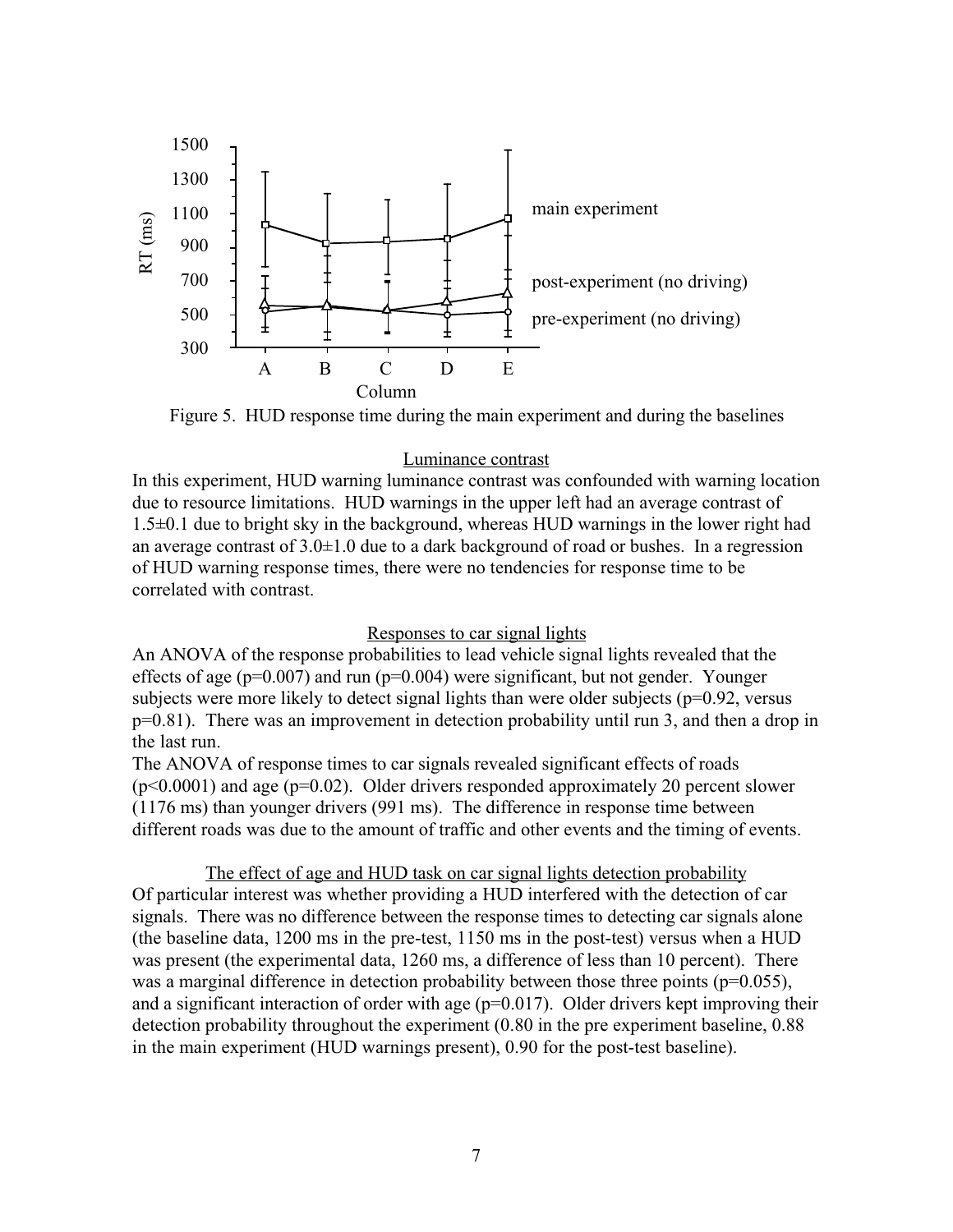# Detection probability of road events

For the detection probability of events other than car signals (passing cars on the left side and road signs on the right side), there was a slight but significant ( $p=0.036$ ) age difference (0.83 for older drivers, 0.89 for younger drivers). There was essentially no difference between the pre and post baselines (0.73 versus 0.72).

### Subject preferences

After the experiment, subjects were asked to choose the three best and three worst locations for HUD warnings. Figure 6 presents the subjective preferences computed as the number of times each location was voted "best" minus the number of times it was voted "worst." A Kruskal-Wallis test revealed that the columns were significantly different ( $p=0.027$ ) with column D being the favorite, followed by columns B and C. Columns A and E had net values below zero.



Figure 6. Subjective preference for location

### Subjective evaluation of the task

The subjects rated the difficulty in detecting HUD warnings, the interference of HUDs with road events, and the potential usefulness of HUDs for drawing on a visual-analog scale. The rated difficulty in detecting HUD warnings was very easy (1.1 of 6); the interference of warnings with road events detection was low (2.0 of 6); and the usefulness of warning triangles to draw attention was high (5.1 of 6). Subjects also rated the difficulty of each task. In this case, the difficulty of the driving task (2.0) and HUD task (1.2) was equal to the sum of the difficulty of each task (3.2), that is, task difficulties were additive.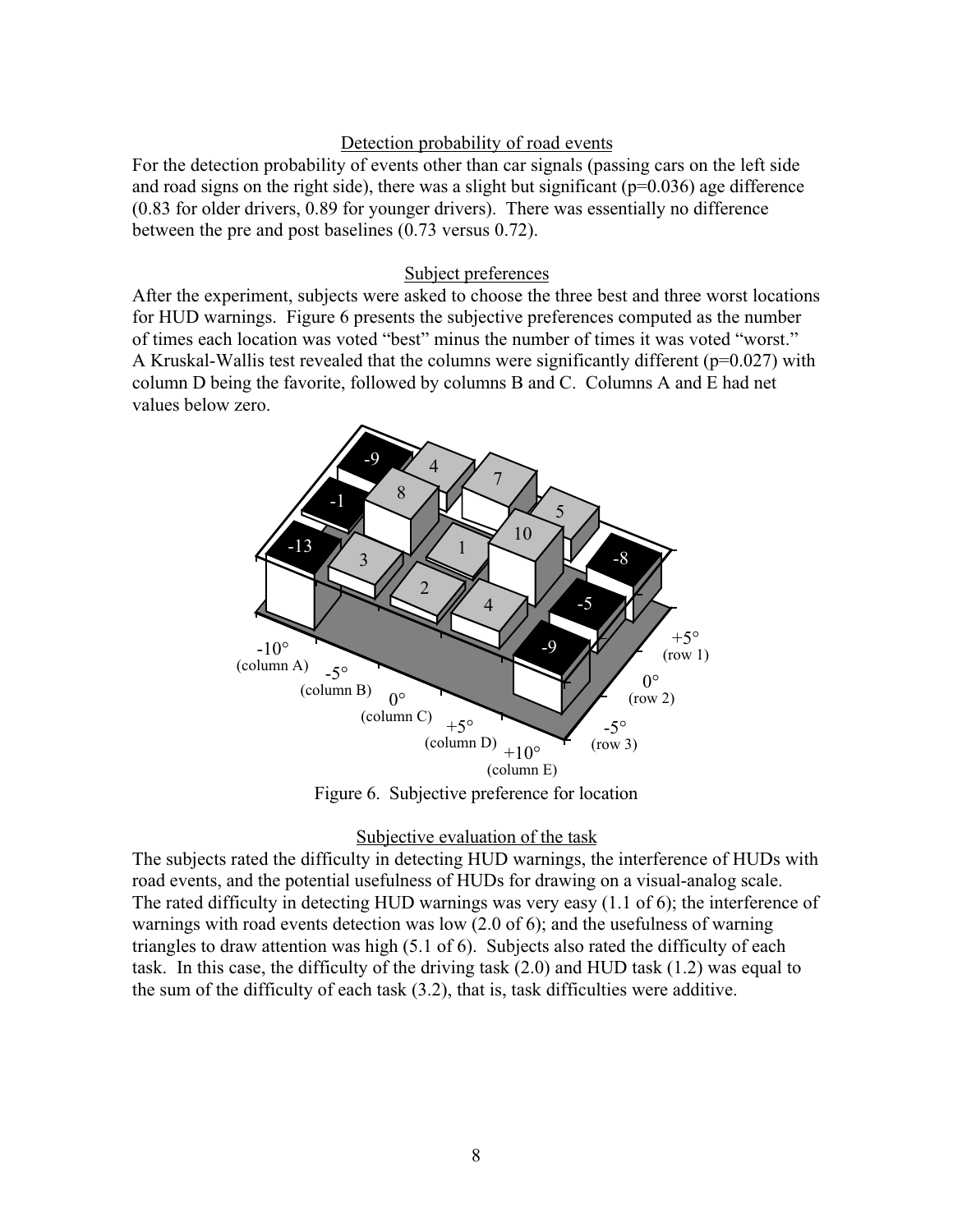# **CONCLUSIONS**

# *How does the location of an automotive HUD affect the detection probability and response time to HUD warnings while driving?*

As expected, the response times to HUD warnings, and to a lesser extent, the detection probability, varied with HUD location. It was expected that locations farthest from the line of sight would have the slowest response times and lowest detection probability. Only two upper-right  $(D1, E1)$  and one lower-left  $(A3)$  locations met this expectation. When comparing locations by rows, responses to warnings in the middle row were significantly faster than the other rows. Likewise, when comparing locations by columns, responses to warnings in the 3 center columns were significantly faster than the outside columns.

Although response times and detection probability of the different center locations were generally similar, the fastest response time was located 5° to the right of the center (D2). There were clear age differences with 10 percent of older subjects' responses exceeding 2830 ms while only 3 percent of younger subjects' responses exceeded this value.

The eccentricity effects were more pronounced for older subjects. Older subjects took longer and more frequently missed the HUD warnings in the corners. The eccentricity effect may have been a result of differences in eye fixation patterns and field of view of older subjects (e.g., mainly looking at the lead vehicle and therefore missing some HUD warnings in the periphery).

# *Does the presence of a HUD (a) interfere with the detection of, and (b) alter response time to events on the road?*

If the HUD warnings interfered with detecting road events, HUD warnings may not be worthwhile to provide. Although some interference occurred, response times and detection rate of events on the road were not significantly worse when the HUD detection task was performed concurrently. Therefore, detecting a HUD warning (which disappears after detection) does not interfere with the detection and response time to events on the road.

However, several caveats should be kept in mind. First, the workload was probably lower than when actually driving a motor vehicle because subjects in the experiment were not actually controlling the vehicle. Second, subjects were alert for HUD warnings, thus reducing the effect of surprise. Third, HUD warnings occurred rather frequently far more than in real driving, but a practical experimental necessity. Finally, when subjects recognized that a HUD warning was present, the warning disappeared as soon as they responded. This prevented immediate obstruction, and may not be the case in real-world situations.

The results also indicate that there is a difference between responding to only HUDs and responding to HUDs in a driving context, especially for older drivers. Therefore, future HUD experiments should always be conducted in a driving context.